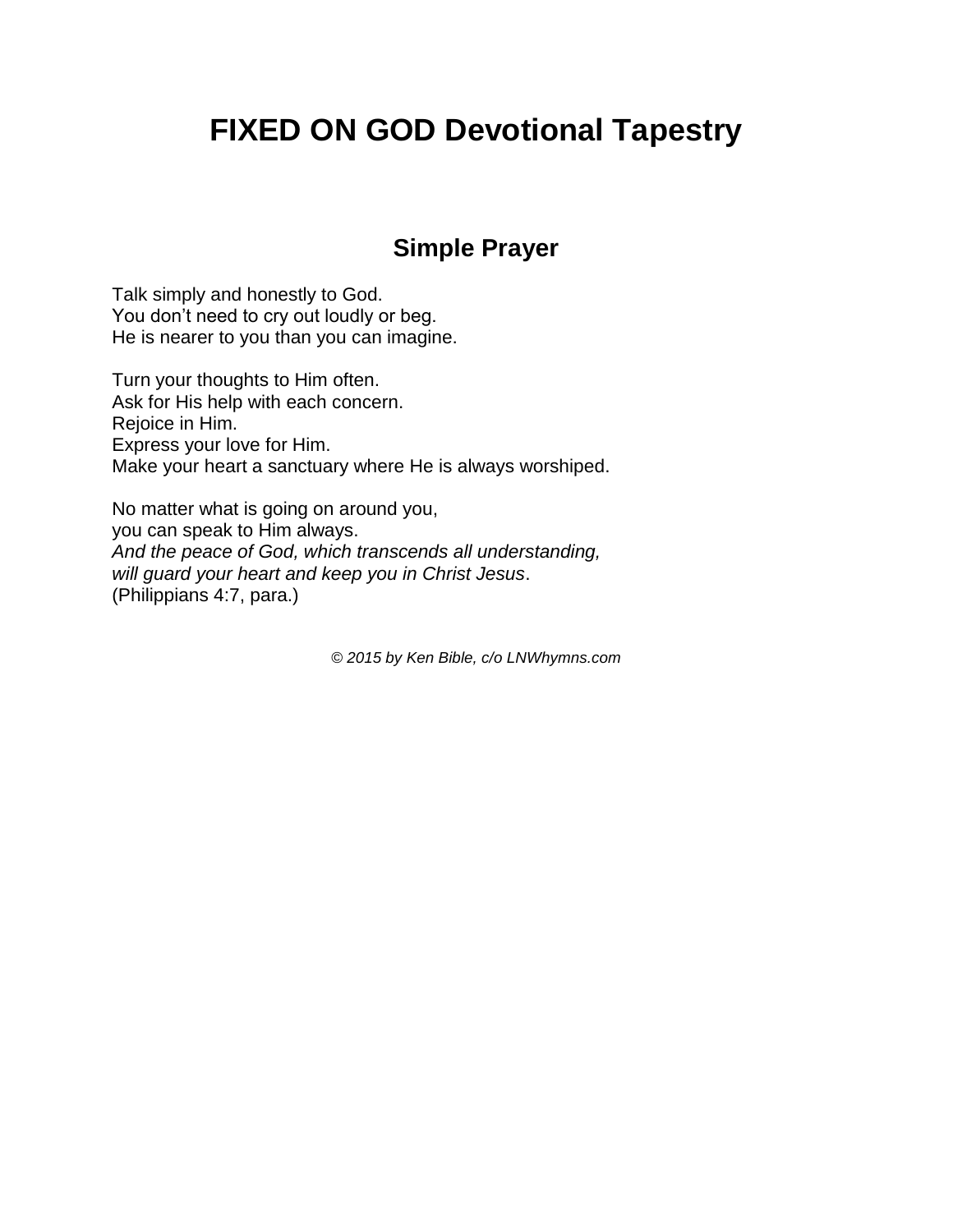

**CCLI Song #4014630. For CCLI information call 1-800-234-2446.**

TOPICS: Daily Devotion; God's Presence; Living in Christ; Prayer

LEAD-IN: *The Lord is near. Do not be anxious about anything, but in everything, by prayer and petition, with thanksgiving, present your requests to God.* (Philippians 4:5b-6, NIV)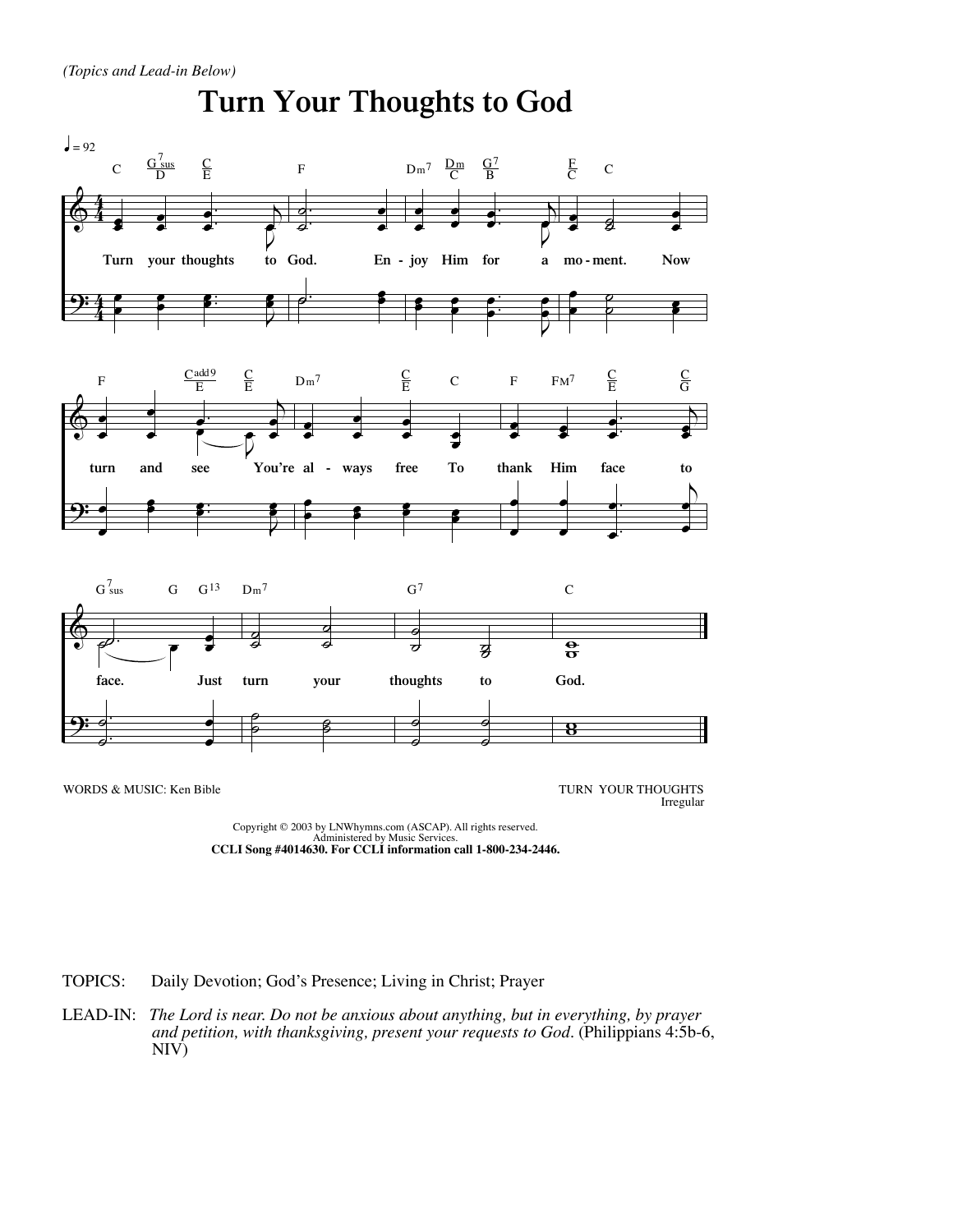

WORDS & MUSIC: Ken Bible BROTHER LAWRENCE

Irregular

Copyright © 2000 by LNWhymns.com (ASCAP). All rights reserved. Administered by Music Services. **CCLI Song #3250495. For CCLI information call 1-800-234-2446.**